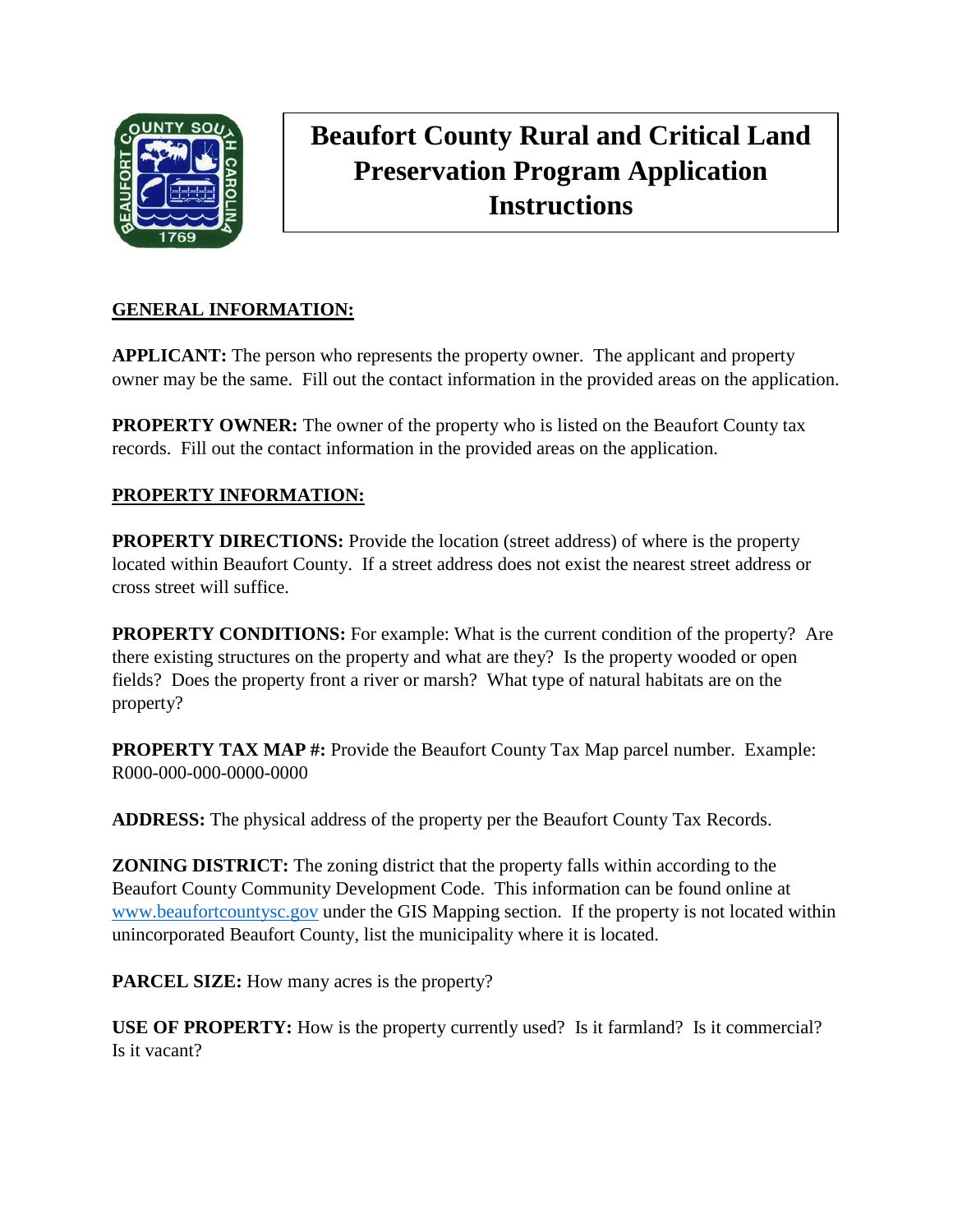**OWNER'S PRICE EXPECTATION:** What is the property owner's expectation of fair market value?

**PURCHASE ARRANGMENT:** Does the property owner want the Rural and Critical Land Preservation Program to consider the property for purchase in Fee Simple, where the property owner gives the County title; or Purchase of Development Rights (PDR, where the property owner retains deed with conservation easement?

Note: If the application is not complete, it will not be reviewed.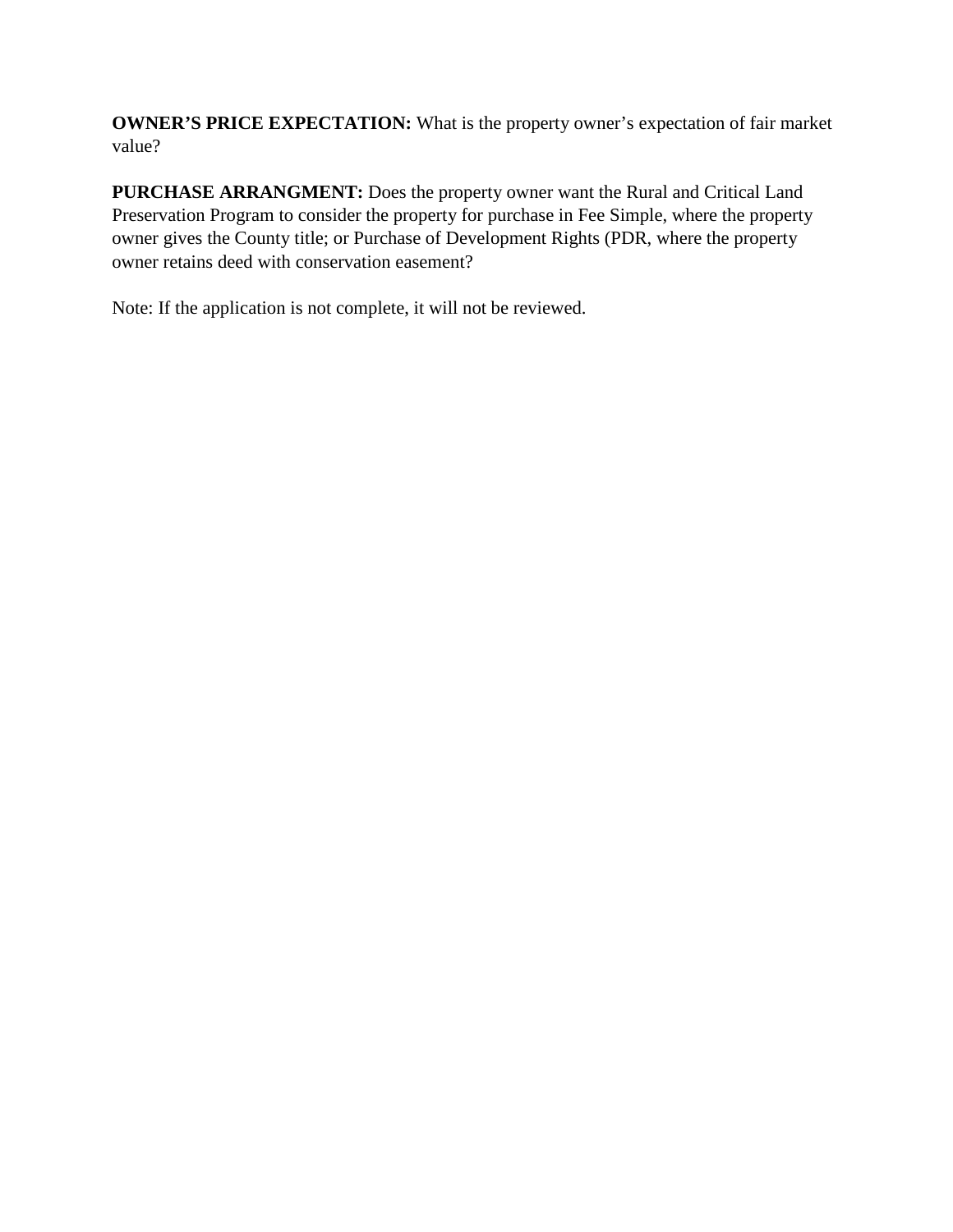

# **Beaufort County Rural and Critical Land Preservation Program Application**

## **GENERAL INFORMATION**

| <b>APPLICANT'S NAME:</b>  |             |                      |                 |       |
|---------------------------|-------------|----------------------|-----------------|-------|
| <b>ADDRESS:</b>           |             |                      |                 |       |
|                           | <b>CITY</b> | <b>STATE</b>         | <b>ZIP CODE</b> |       |
| <b>EMAIL:</b>             |             |                      |                 |       |
|                           |             |                      |                 |       |
| PROPERTY OWNER'S NAME:    |             |                      |                 |       |
| <b>ADDRESS:</b>           |             |                      |                 |       |
|                           | <b>CITY</b> | <b>STATE</b>         | <b>ZIP CODE</b> |       |
| PHONE:                    |             |                      |                 |       |
| CELL:                     |             | HOME:                |                 | WORK: |
| <b>EMAIL:</b>             |             |                      |                 |       |
|                           |             | PROPERTY INFORMATION |                 |       |
| PROPERTY DIRECTIONS:      |             |                      |                 |       |
|                           |             |                      |                 |       |
| PROPERTY CONDITIONS:      |             |                      |                 |       |
|                           |             |                      |                 |       |
| <b>PROPERTY TAX MAP#:</b> |             | <b>ADDRESS:</b>      |                 |       |
| <b>ZONING DISTRICT:</b>   |             | <b>PARCEL SIZE:</b>  |                 |       |
| <b>USE OF PROPERTY:</b>   |             |                      |                 |       |